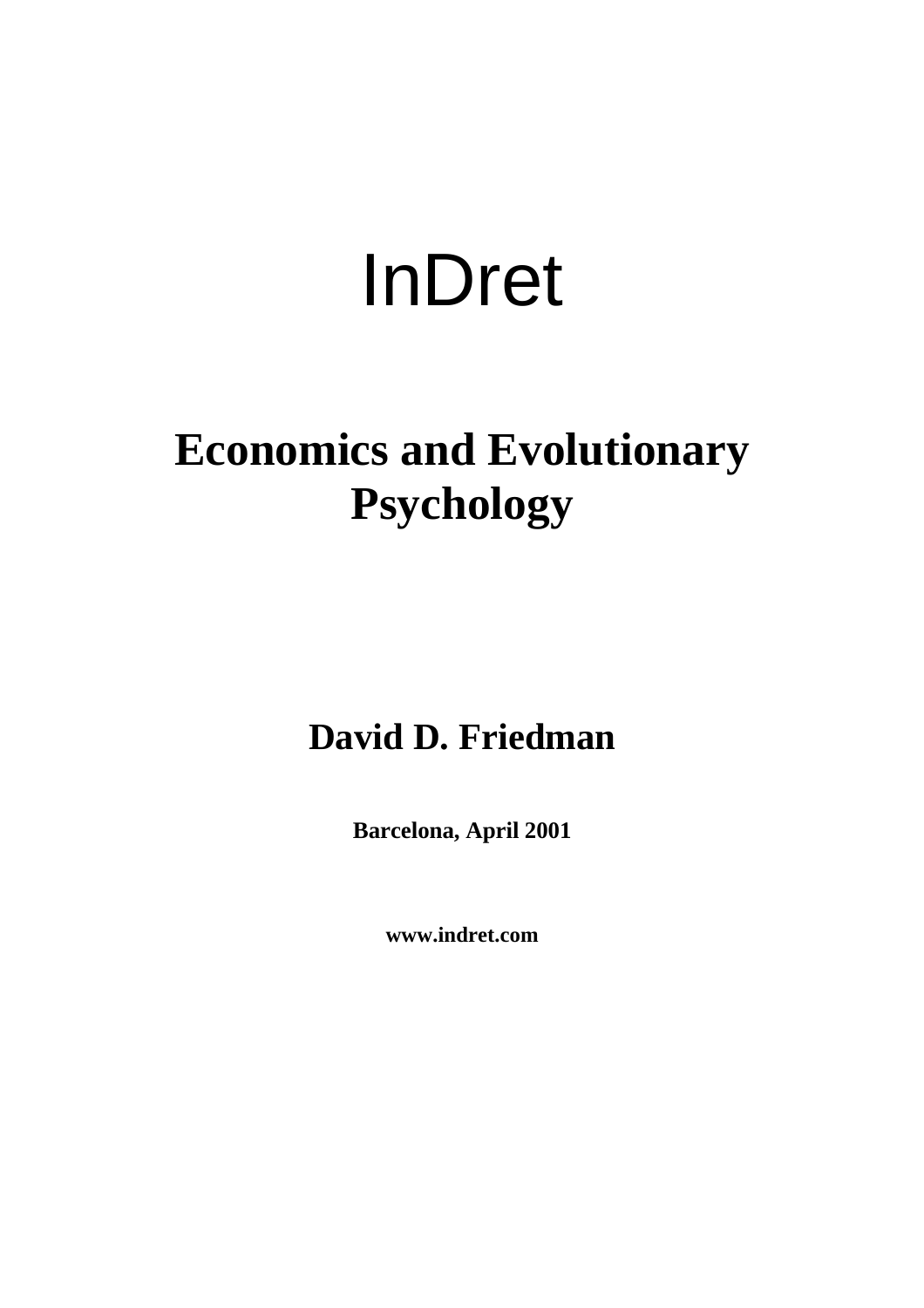#### **Summary**

- Evolutionary Psychology: The Short Version
- What Evolutionary Psychology Adds
- Economic Puzzles and Just Prices
- Evolutionary Psychology and the Just Price
- A Bird in the Hand: Evolutionary Psychology and Preferences Over Time<br>Conclusion
- **Conclusion**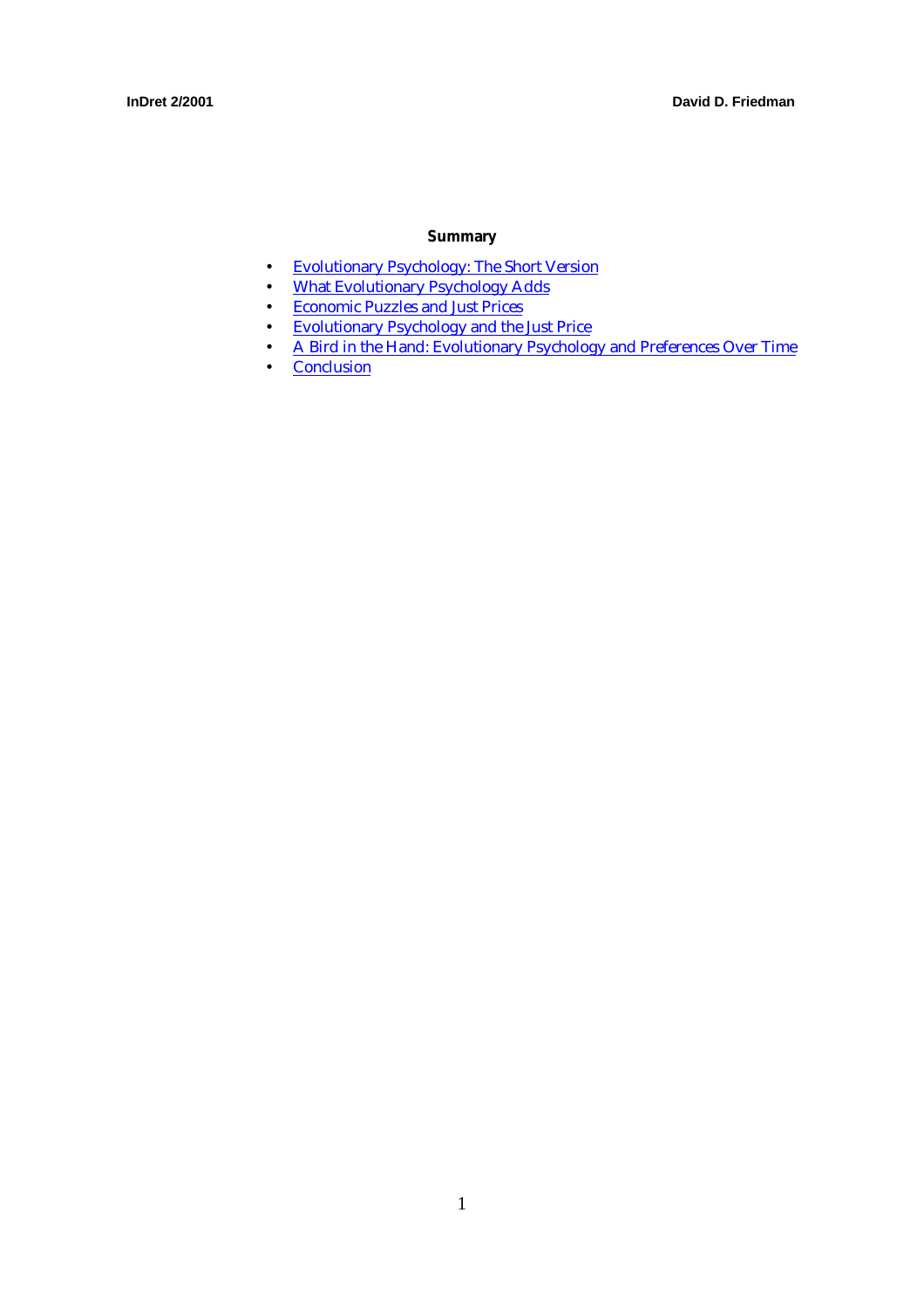Economics is built on one simple assumption—that individual behavior can best be predicted by assuming that each individual will take the actions that best achieve his objectives. The reason for that assumption, usually and somewhat misleading labelled "rationality," is that although individuals are in part irrational we have no good theory of mistakes, no way of predicting what particular irrational action they will take, hence it is the rational element in behavior that can be used to predict it.<sup>1</sup>

Evolutionary psychology offers a challenge to the rationality assumption, since it provides us with a theory of mistakes. In this essay I sketch out the nature of that theory, describe some puzzles that economics has a difficult time explaining, and try to show how modifying economics with the aid of evolutionary psychology might help explain them.

#### • *Evolutionary Psychology: The Short Version*

Evolutionary psychology2 starts from two simple assumptions:

- 1. The human mind is best understood not as a general purpose computer but as a set of specialized software modules, each designed to deal with a particular subset of problems.
- 2. Those programs have been designed, by Darwinian evolution, to produce reproductive success in the hunter-gatherer environment in which our species spent most of its species history.

Researchers in evolutionary psychology, starting with these assumptions, have generated and tested predictions ranging from differences in male and female abilities to the timing of morning sickness.

Three important points are worth making about the second assumption, in order to avoid misunderstanding. The first is that the assumption is not that individuals seek reproductive success—if we did that, the population of developed countries would be increasing much faster than it is—but only that we have those psychological characteristics that produced reproductive success in the environment we evolved in. The second is that reproductive success is an objective for the individual, not the group or species. Most scholars in evolutionary biology accept the view that traits which

<sup>1</sup> The argument is summarized in D. Friedman, *Hidden Order: The Economics of Everyday Life*, HarperCollins: New York 1996, pp. 3-9. A webbed version, from D. Friedman, *Price Theory*, can be found at: the contract of the contract of the contract of the contract of the contract of the contract of the contract of the contract of the contract of the contract of the contract of the contract of the contract of the

http://www.daviddfriedman.com/Academic/Price\_Theory/PThy\_Chapter\_1/PThy\_CHAP\_1. html

<sup>2</sup> For a good description and defense of evolutionary psychology, along with a number of interesting applications, see *The Adapted Mind. Evolutionary Psychology and the Generation of Culture*, by John Toobey, Leda Cosmides and Jerome H. Barkow, Oxford University Press: New York, 1995.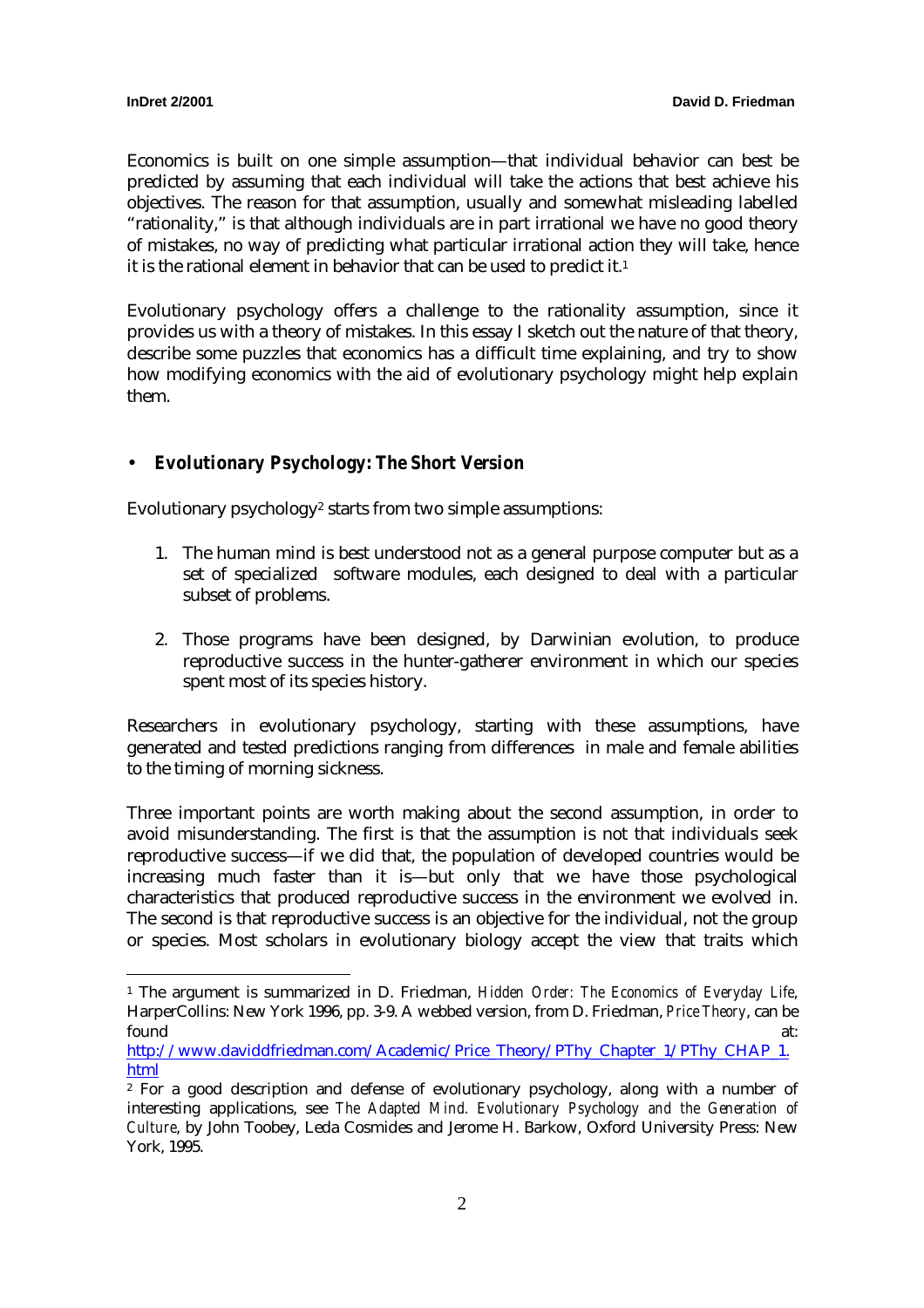benefit group or species at the cost of the individual who carries them will be selected out.<sup>3</sup>

The third point is that we are adapted, not to the world we now live in, but to the environment in which our species spent most of its history. Agriculture is, from an evolutionary perspective, a fairly recent development. Hence we would expect that most of our characteristics would be designed to produce reproductive success in the environment that preceded agriculture—believed to be an environment of small hunter gatherer bands.

#### • *What Evolutionary Psychology Adds*

Evolutionary psychology implies two modifications to the rationality assumption. The first is an increase in its precision. Economists assume that individuals have objectives, but economic theory does not tell us what those objectives are, although real world economists do have at least some idea, based on observation and introspection, of what they are likely to be. Evolutionary biologists, on the other hand, know what the objective of genes4 is—reproductive success, getting as many copies of themselves as possible into future generations.

Hence adopting the assumptions of evolutionary psychology gives economists some ability to predict what utility functions individuals will have. That ability is limited by our ignorance of the opportunity sets facing the genes—what sorts of organisms it is possible for them to construct. Pretty clearly, if there were a way of constructing a (phyloprogenitive) superman, a human being much stronger, faster, healthier, smarter, than existing humans and capable of surviving on practically anything, the gene that pulled off the trick would be a big winner in the Darwinian race. The absence of such supermen suggests that it cannot be done, or at least that doing it is so difficult that no gene has yet had managed it.

A less obvious example of the same point is the observed limit in just how phyloprogenitive real human beings are. We are designed to seek reproductive success through a variety of traits—desire for sex that leads us to reproduce, parental love that leads us to care for our offspring, and many others. But despite those traits human beings, in the environments of recent centuries, reproduce at far less than the individual biological maximum—in part because we have found ways, ranging from birth control

<sup>&</sup>lt;sup>2</sup> It is logically possible for traits that benefit a group at the expense of the group members who carry them produce an increase in success for the group large enough to make up for the decreased success of the member relative to other members of the group, but that is usually viewed as an unusual special case.

<sup>4</sup> "Objective of genes" is, of course, a metaphor. Genes do not have minds, hence do not have objectives. But the organisms we observe are constructed by those genes that succeeded, in past generations, in constructing organisms that got those genes passed down. Hence genes are shaped, as by an invisible hand, to construct organisms whose characteristics result in reproductive success for the genes that constructed them.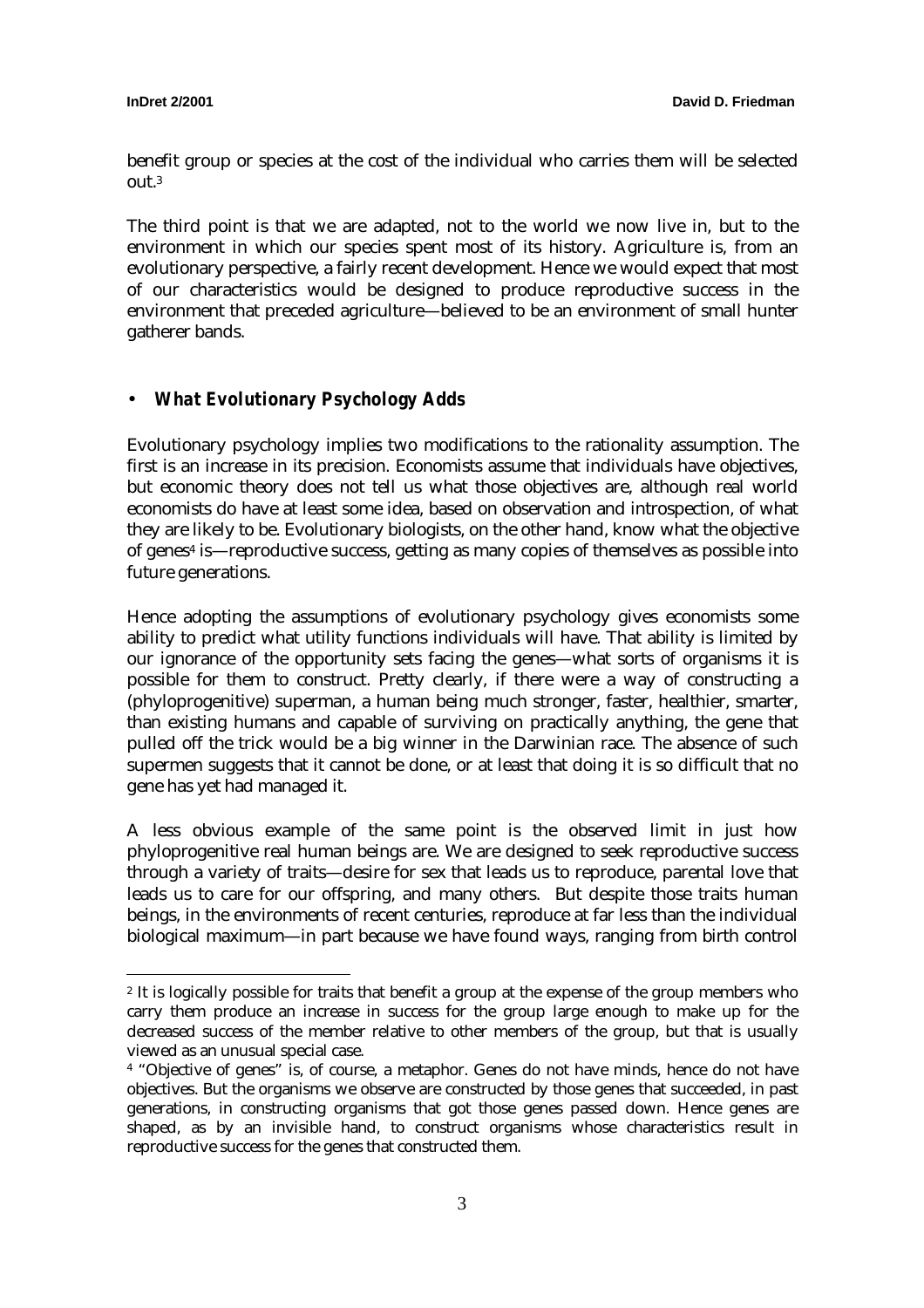to pets, to sabotage the objectives of our genes in order to better serve our own objectives.5 A true phyloprogenitive gene, one that made reproductive success the highest priority of every individual, would confer an enormous reproductive advantage on its carriers and rapidly spread through the population.6 The absence of such a gene is presumably due to the difficulty of such precise programming of an organism as complicated as a human being, plus the short time that has passed since the developments that make that tactic for reproductive success so much superior to less direct approaches.

Knowing the objective of our genes is not sufficient to tell us, with confidence, the objectives of the human beings that those genes build. But it is enough to suggest hypotheses—characteristics that would lead to increased reproductive success and that it might be possible for genes to give to the organisms they construct. Having formed such hypotheses, we can then test them by comparing their predictions to what we observe.

What I have described is the methodology routinely used in evolutionary biology including, but not limited to, evolutionary psychology. It is the same as the methodology of positive economics save for a different and more explicit procedure for forming hypotheses.

One way in which evolutionary psychology modifies the rationality assumption is by predicting what objectives individuals are likely to have. A second is by providing a theory of mistakes.

Compared to rational thinking, Darwinian evolution is a slow process. Hence while we expect the rational individual assumed by economists to choose the actions that achieve his objectives in the environment he observes around him, we expect the individual produced by evolution to be designed to achieve his objectives—more precisely, his genes' objectives—in the environment in which his species evolved. It follows that individuals will be irrational—will be designed to act in ways not well designed to achieve their objectives—when the relevant features of the environment have changed rapidly enough so that evolution has not yet had time to catch up. Thus the theory predicts not merely that individuals will make mistakes—that we already knew—but what mistakes they will make. They will make those mistakes that would have led to reproductive success in the environment in which the psychological characteristics leading to those mistakes evolved.

 $\overline{a}$ 

<sup>5</sup> Reference Dawkins revolting robots.

<sup>&</sup>lt;sup>6</sup> In developed societies most couples have about two children but could easily produce and rear eight—if doing so were their highest priority. A gene that resulted in their doing so would increase its frequency in the population a billion fold in a mere fifteen generations.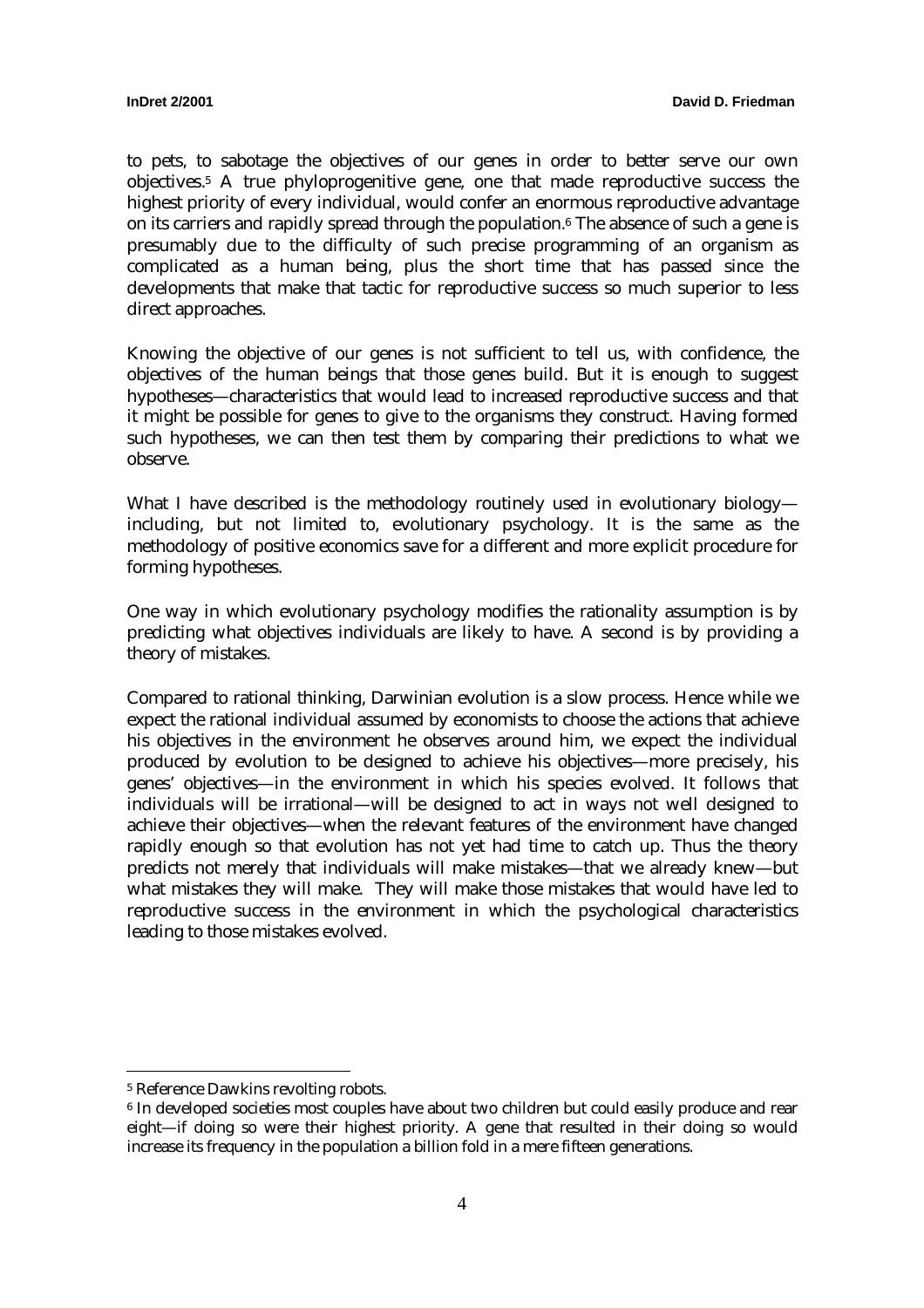#### • *Economic Puzzles and Just Prices*

There are a variety of economic puzzles—patterns of consistent behavior that appear difficult, if not impossible, to explain by the usual economic approach. In this section I will describe several of them, argue that they can all be reduced to a single characteristic of human psychology, and attempt to show that it is likely that that characteristic, while it makes its possessor worse off in many (but not all) of the situations to which it applies in modern society, made its possessors better off in the hunter-gatherer environment in which, according to evolutionary psychology, our psychology evolved.

The first puzzle is the existence of predictable lines. Consider a restaurant whose patrons know that if they come for dinner on Friday or Saturday they will have to wait forty-five minutes for a table. The line does not increase the number of people the restaurant can serve,7 but it does impose an additional cost on customers in waiting time, thus raising the total cost of the meal enough to reduce quantity of meals demanded to the quantity the restaurant is capable of producing.

Suppose the wait is the equivalent, from the standpoint of the patrons, $\delta$  to a ten dollar increase in price. If the restaurant simply raised its price for the nights it was busy by ten dollars, the line would shrink to close to zero, the patrons would be no worse off—they would be paying the extra price in money instead of time—and the restaurant would be better off by ten dollars per diner. In the longer run, the increase in the amount restaurants could charge on busy nights would increase the supply of restaurants, bringing down the price and transferring at least some of the benefit back to the patrons.

Restaurants do, to some extent, vary their price in this way—usually by announcing special discounts for low demand nights rather than special surcharges for high demand nights.9 Nonetheless, predictable long lines are a familiar feature of the restaurant world—which suggests that there is some significant constraint limiting the degree to which they can vary their prices. A similar pattern is observed in many other contexts concerts, opening nights of popular films, and the like. Producers frequently follow pricing polices that lead to wasteful competition for under priced goods. Doing so appears to make the producer worse off, hence to be inconsistent with the assumption of rationality.

One response consistent with at least casual observation is that a rock group or movie theater that routinely charged a price sufficient to ration demand down to supply for high demand events would offend its customers and thus lose more in the long run than it gained in the short. But this explanation raises a second puzzle—the behavior of the customers. The average customer is no worse off in the short run as a result of such a

 $\overline{a}$ 

<sup>&</sup>lt;sup>7</sup> A short line would increase the number served, since it provides an inventory of customers that allows the restaurant to produce a full capacity in the face of unpredictable demand. I am now considering the effect of the additional wait beyond that necessary to achieve that effect.

<sup>8</sup> Patrons are not, of course, identical, but for my present purposes it is not necessary to discuss the differing effects on patrons with differing value for time.

<sup>9</sup> This pattern fits the explanation I propose below.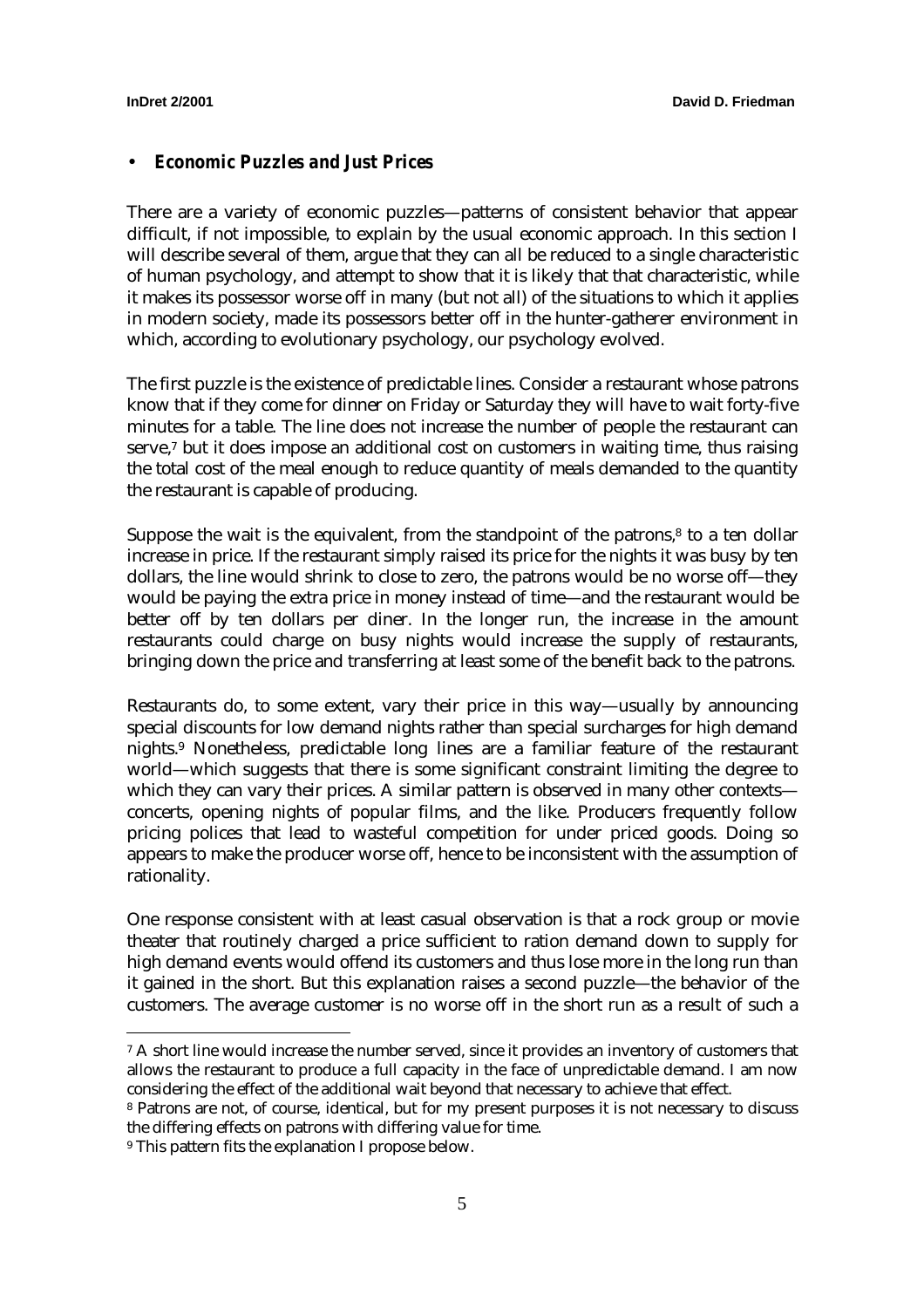policy, since it merely converts cost in time into cost in cash. And he is better off in the long run. So why should customers be offended? More precisely, why should they choose not to patronize producers who price their goods in the way that economic theory suggests they should?

A second and less striking puzzle is why firms that sell the same product at different prices at different times almost invariably describe their policy in terms of a normal price and a discount rather than a normal price and a surcharge. This is less puzzling than the existence of predictable lines because there is no strong argument against doing it that way. But there is no strong argument for, either. Given that we already know what firms do, it is tempting to argue that doing it that way makes them look good they are giving their customers a special deal. But one could as easily argue that the alternative policy makes them look good because it implies a lower ordinary price.

Next, consider the history of price control. A law fixing a legal price below the price that would emerge from the market has a variety of consequences. In the long run, it is likely to make almost everyone worse off.10 In the short run, however, it may well benefit purchasers at the expense of producers—and for some products, most notably rental housing, the short run may be long enough to produce substantial transfers. Furthermore voters are, for familiar reasons, rationally ignorant, and long run costs are often less obvious than short run benefits. Hence it is not astonishing that price control is sometimes politically profitable.

What is surprising is the pattern of when it is politically profitable. The costs and benefits of holding a price ten percent below its market level do not depend on whether the restriction prevents a price rise or forces a price reduction.11 But in practice, the former case is very much more common than the latter. Price control almost always arises in a context where it is intended to prevent prices from rising, very rarely in a context where a price is stable and the control is designed to push it below its current level.

All of these puzzles can be explained by a single assumption: That individuals believe there is a proper price for a good, that it is equal to the price at which they are used to buying the good, and that they resent being charged more than that price. That assumption is consistent both with casual observation of reactions to sharp price increases and with the history of ideas such as the scholastic philosophers' doctrine of the just price.<sup>12</sup>

<sup>10</sup> For an analysis of the reasons this is true, see *Price Theory. An Intermediate Text*, 2nd. Ed., South Western Publishing Co.: Ohio 1990, pp. 482-485 and *Hidden Order: Economics of Everyday Life, op. Cit.,* pp. 245-251.

<sup>&</sup>lt;sup>11</sup> This is a slight oversimplification, since there are some costs associated with the mechanics of pricing, such as revising price tags and prices in advertisements, which are incurred if price control forces prices down but avoided if it prevents prices from going up.

<sup>12</sup> For an discussion of that doctrine and the function it served, along lines related to the argument of this essay, see D. Friedman "In Defense of Thomas Aquinas and the Just Price." For some evidence of similar attitudes in modern consumers, see Richard H. Thaler, Mental Accounting and Consumer Choice, *Marketing Science*, 1985. For a more extensive discussion of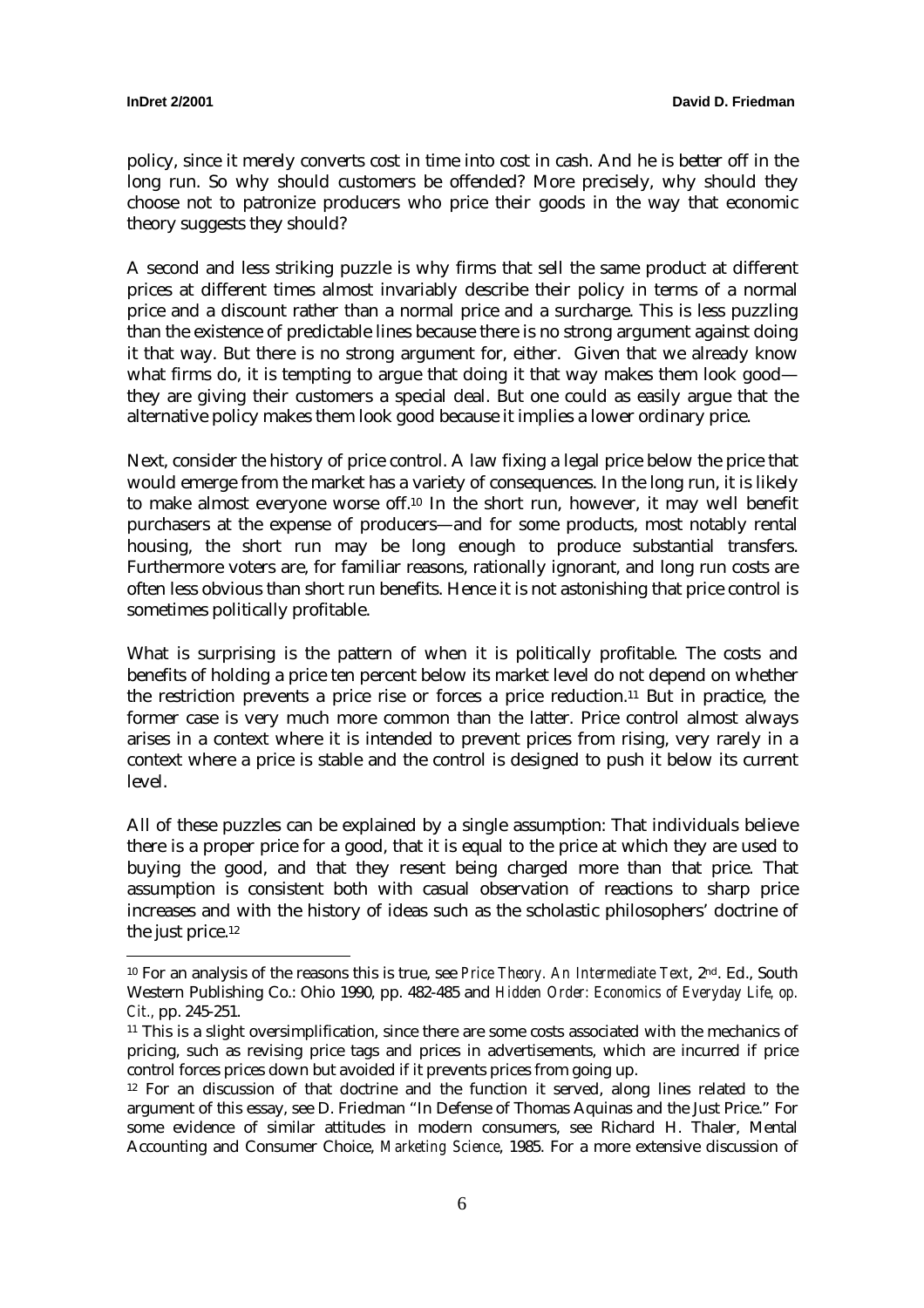Seen from the standpoint of economic rationality, the assumption makes little sense. Most people have no clear idea of what determines the prices of the goods they buy. Hence they have no way of knowing whether yesterday's price was fair, or just, or cost justified, or whether today's higher price fails any of those criteria.<sup>13</sup>

If we consider the behavior associated with a belief in just prices, it too makes little sense. Suppose that I really do know that a particular price is in some meaningful sense "too high"—say that it is higher than the economically efficient price. Why is that a reason for me not to buy the good, assuming it is still worth more to me than it costs? Why is it a reason for me to be angry at the seller, and express that anger by avoiding future transactions with him, even if they would benefit me? In a world where goods and services are sold to large numbers of anonymous customers, I cannot reasonably expect my refusal to buy, however justified, to induce the seller to lower his price.

#### • *Evolutionary Psychology and the Just Price*

Let us now shift our analysis back twenty thousand years. You are a member of huntergatherer band. You engage in a variety of transactions with your fellow members, trading goods and, probably more important, services. While money has not yet been invented, prices—the goods you must give in exchange for goods, or the favors you must do someone if you want him to do a favor for you—are a familiar part of your environment. In this world, all markets are thin—it is, after all, a small band. It follows that the typical transaction is a bilaterial monopoly bargain.

Assume an environment sufficiently stable so that, for some transactions, there are "usual prices." Those prices must be within the bargaining ranges of both buyer and seller,<sup>14</sup> since otherwise the transactions would not occur. The environment is not, however, perfectly stable. Sometimes the circumstances of one party or another shift his bargaining range—the range of terms that make the transaction in his interest.

Suppose I am a buyer, and my current circumstances make the good much more valuable to me than usual, widening the bargaining range. If I could somehow commit myself not to pay more than the usual price, that would guarantee that I, not the seller, will receive the increased gains to trade from this transaction. One way to do so is to be emotionally programmed to resent any increase above the usual price—resent it enough so that the humiliation of being "cheated" will outweigh the gain from the transaction.

modern behavior patterns inconsistent with the usual economic account of rationality, along with a good deal of evidence, see *Quasi-Rational Economics* by Richard H. Thaler.

<sup>&</sup>lt;sup>13</sup> "For one thing, the recent tripling of oil prices followed a sharp drop. In real terms, prices are still one-third below their level in 1990, when Iraq invaded Kuwait, and half their level in 1981." *The Economist*, Sept 9, 2000 p. 17,

<sup>&</sup>lt;sup>14</sup> Strictly speaking, the distinction is irrelevant here, since we are talking about barter transactions, but it is still useful for explanatory purposes.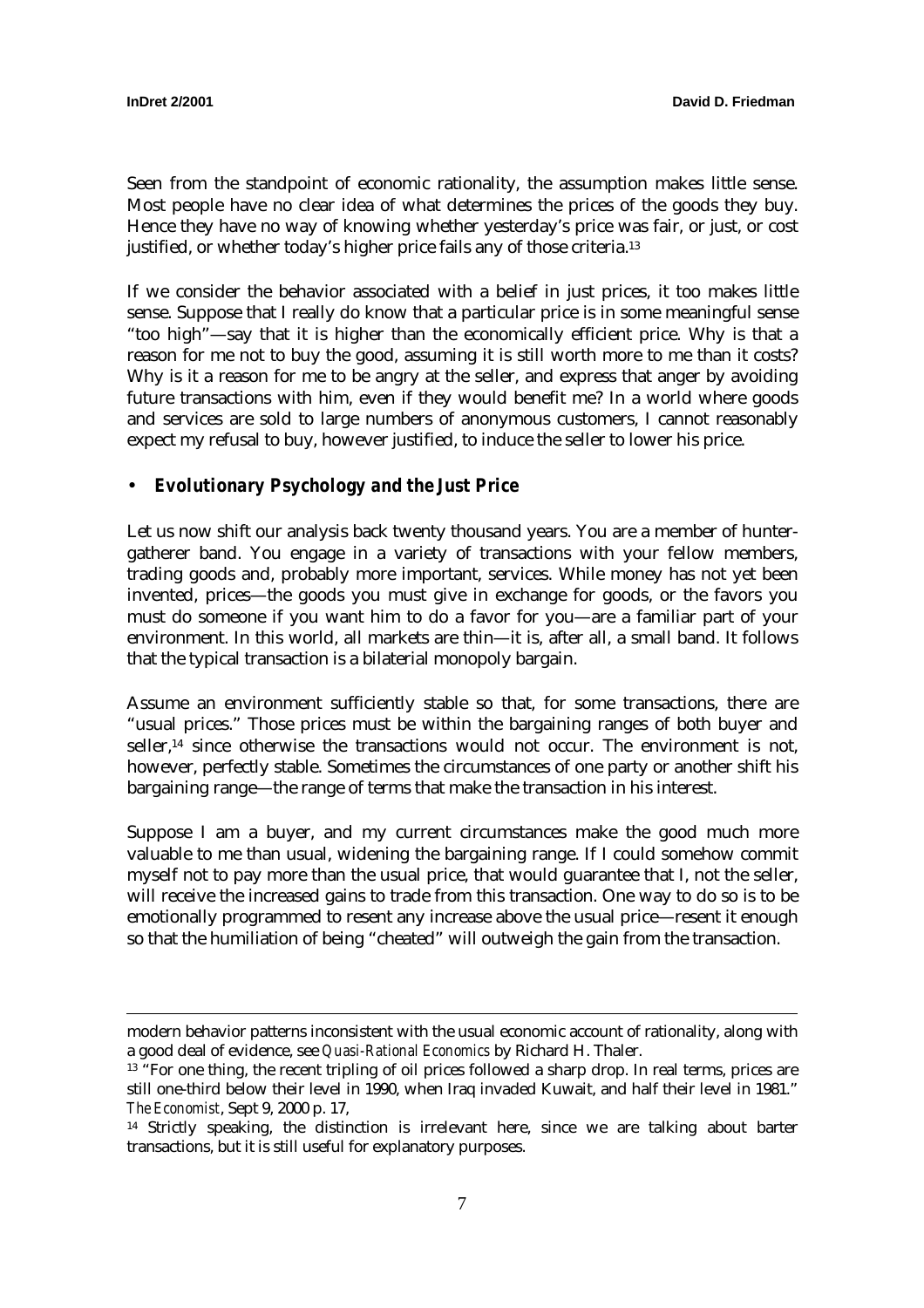As in any bilateral monopoly game, the argument works both ways. If the seller could somehow commit himself not to accept less than your reservation price,15 he would be the one to pocket the gains from the trade. There is, however, an important difference between your situations. You know the usual price and, assuming the special circumstances affect only you, you know that it is probably within the seller's bargaining range. Hence your commitment strategy is unlikely to commit you to a price outside the bargaining range and thus make the transaction impossible. The seller does not know your reservation price, so if he commits himself to his guess at what you are willing to pay, he may choose a price at which the transaction will not occur.

A second difference is the fact that the usual price is common knowledge of both parties. Hence if the seller believes that the buyer is committed not to pay more than the usual price, he knows how much he can ask. But if the buyer believes that the seller is committed not to accept less than the buyer's reservation price, he still has to guess what the seller believes that is.

The strategy works symmetrically when the seller is, for special reasons, willing to accept a much lower price than usual—on a barter market, these are really two different descriptions of the same situation. And, returning briefly to the present, we observe that people resent not only unusually high prices when they are buyers but unusually low prices when they are sellers—giving us, among other things, one explanation for why wages are sticky downwards.

What about the situation where the seller's costs are unusually high, making him unwilling to sell at the usual price? If the result is to eliminate the bargaining range, no transaction will, or should, take place. But if the seller's cost is lower than the value to the buyer, either because the special circumstances affect both in similar ways or because the increased cost is still within the usual bargaining range, a buyer's commitment not to pay more than the usual price results in an inefficient bargaining breakdown.

There is a solution to this problem, however, and one observed in the real world. A seller charging an unusually high price can defend himself against the buyer's commitment strategy by offering to show the buyer that his costs really are unusually high, hence that he is really, and not only strategically, unwilling to sell at the usual price. Hence we get the conventional view of pricing that economists find so frustrating and wrongheaded—as the outcome of bargaining between buyer and seller, with each required to "justify" any deviation from the usual price in his favor.

It follows that, in the context of a hunter gatherer society (more generally, a society where most transactions take place on thin markets) belief in a just price—defined as the usual price—can be understood as a commitment strategy that benefits those who adopt it. The benefit depends on an environment sufficiently stable so that knowledge of past prices provides a simple rule for identifying a price that is probably within the other

<sup>15</sup> More realistically, to insist on a price a little below your reservation price, so as to reduce risks from error. The distinction is not important to my general argument, so I will ignore it below in order to simplify the discussion.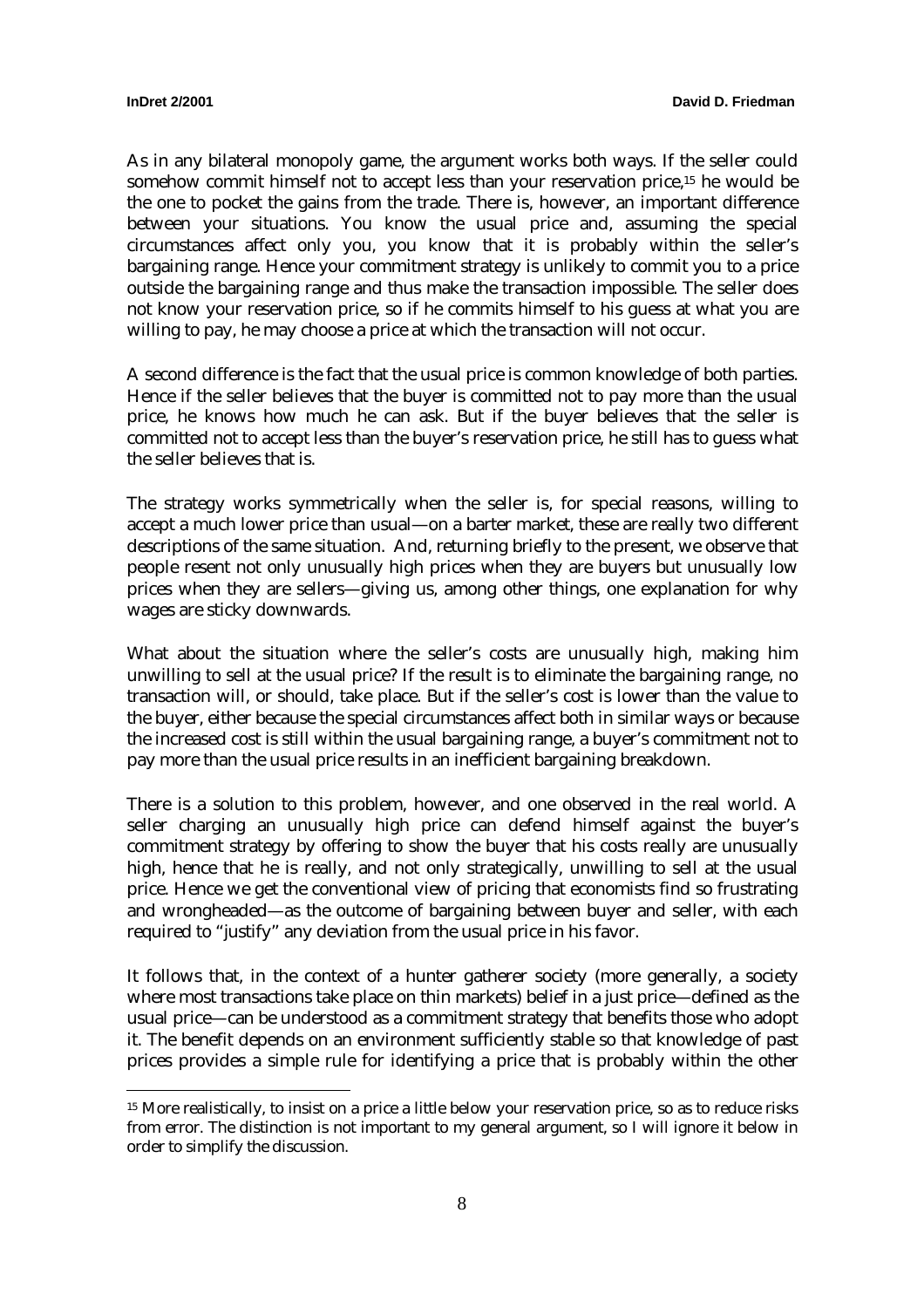party's bargaining range. It works better the better bargainers can identify the cases where the rule does not work—where it results in one party demanding a price outside of the bargaining range.

We now have a possible solution to the set of puzzles described above. Human beings have a functional module in their minds that deals with exchanges with other human beings. One feature of that module, hard wired in by evolution, is that human beings regard the usual terms of exchange as right and any deviation from those terms that makes them worse off as presumptively a wicked act by the other party. This feature resulted in human beings that possessed it getting, on average, better terms in bilateral monopoly bargains in the environment in which we evolved, hence in their having more resources and so achieving greater reproductive success, hence in the genes responsible for that feature spreading through the population.

This feature continues to benefit those who hold it under some circumstances—markets with the features I have described. They injure those who hold it in the anonymous mass market settings in which most modern economic transactions occur. And the fact that other people have that characteristic makes me worse off, both because it leads to inefficient policies by firms (lines) and governments (price control), and because it leads to those others getting better terms from me when we happen to be in a bilateral monopoly transaction.

#### • *A Bird in the Hand: Evolutionary Psychology and Preferences Over Time*

Intertemporal choice provides a second example of puzzling behavior that may perhaps be explained by evolutionary psychology. The usual economic model, going back at least to Marshall<sup>16</sup> and given its present form by Samuelson,<sup>17</sup> assumes that an individual's preferences between present and future utility can be described by a discount rate. The preferred alternative is then the one that maximizes the present value of utility, discounted at that rate. Mathematically:

 $U=U_1+U_2/(1+r)+U_3/(1+r)^2+...$ 

 $\overline{a}$ 

Where r is the individual discount rate on utility, U is the utility that the individual maximizes,  $U_1$  is the utility received in year 1,  $U_2$  in year 2, and so forth.

While it is not clear that this particular structure is required by rationality, it does have some attractive properties. In particular, it guarantees that the preference between two future alternatives at different dates does not change as we approach them; individual choice is, in that sense, consistent over time.

<sup>16</sup> Alfred Marshall, *Principles of Economics*, Bk III chapter V §3, 4.

<sup>17</sup> Samuelson, Paul, "A Note on Measurement of Utility," *Review of Economic Studies* 4, (1937): pp. 155-161.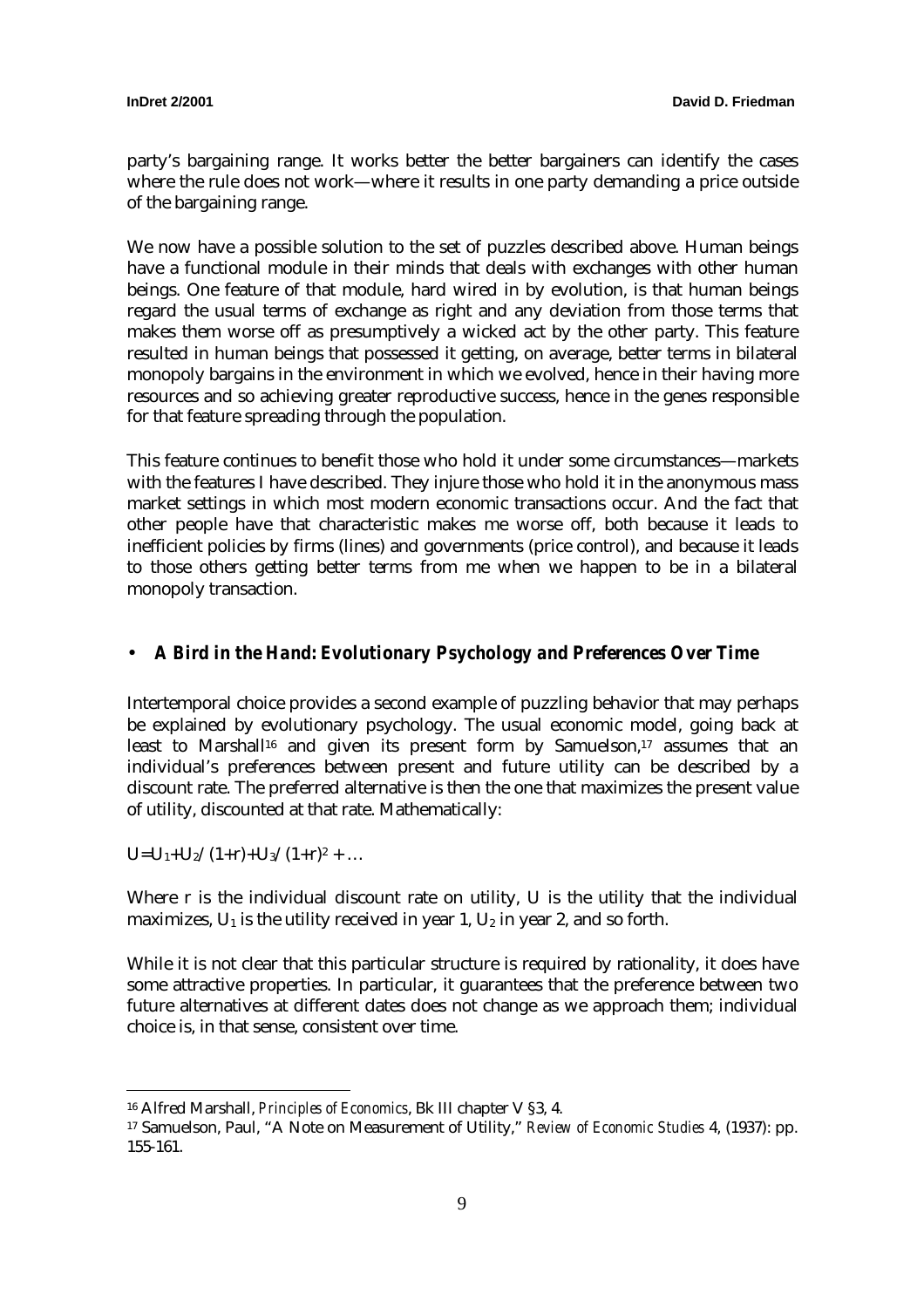While this seems a plausible description of rational choice, it does not appear to describe real world behavior very accurately.18 A variety of experiments show that many individuals, faced with (say) the choice between a thousand dollars today or eleven hundred dollars next week, will prefer the former, yet faced with the choice between a thousand dollars a year from now and eleven hundred dollars a year plus a week from now, will prefer the latter. The usual pattern appears to be a very high discount rate for choices in the near future and an increasingly low discount rate as the alternatives become more distant.<sup>19</sup>

Evolutionary psychology suggests a straightforward explanation for such a pattern. In the experimental setting, subjects are told that they are choosing between two certain payoffs at different times. In the world in which we now live, that is a believable story; modern financial institutions make possible very secure promises of future performance, such as those embodied in certificates of deposit or U.S. government bonds.

But the world in which our species evolved did not have such institutions. In that world it was rational to heavily discount promises of future performance. One deerskin today was worth a great deal more than one deerskin next week because today's deerskin was there to be taken; next week's might not be. One deerskin a year from now, on the other hand, was not worth much more than one deerskin a year plus a week from now; both were promises that might well fall through, and the chance of their falling through was not greatly altered by the additional week.<sup>20</sup>

But there are at least two more plausible models that work better:

- 1. Fulfillment depends on the relations between the two parties at the time the obligation comes due. Relations each week have some probability of switching from friendly to unfriendly, and also some probability of switching from unfriendly back to friendly. They are friendly when the agreement is made. As time goes on, the expected state of relations moves towards its equilibrium level.
- 2. Fulfillment depends not on future events but on the present plans of the other party. The longer it is until the obligation comes due, the easier it is for him to get out of it—to be somewhere else, or to have acquired allies to use against any retaliation by your for nonperformance, or to claim to have forgotten it (this is, after all, a world without writing). Hence the fact that the offer is well into the future signals that he does not intend to fulfill it.

<sup>18</sup> For an extensive discussion of the experimental evidence and various attempts to interpret it, see George Loewenstein and Jon Elster, *Choice Over Time*, Russel Sage Foundation, N.Y. 1992.

<sup>19</sup> The observed pattern is sometimes described as "hyperbolic discounting," since it fits a hyperbolic function better than it fits the exponential implied by the conventional economic model of intertemporal choice.

<sup>&</sup>lt;sup>20</sup> This would not be true if we modeled contract non-fulfillment as the result of a stochastic process where each week there was a certain probability that the other party would decide to renege on his obligation. That would yield the same result—expected vale declining exponentially with time—as the conventional model.